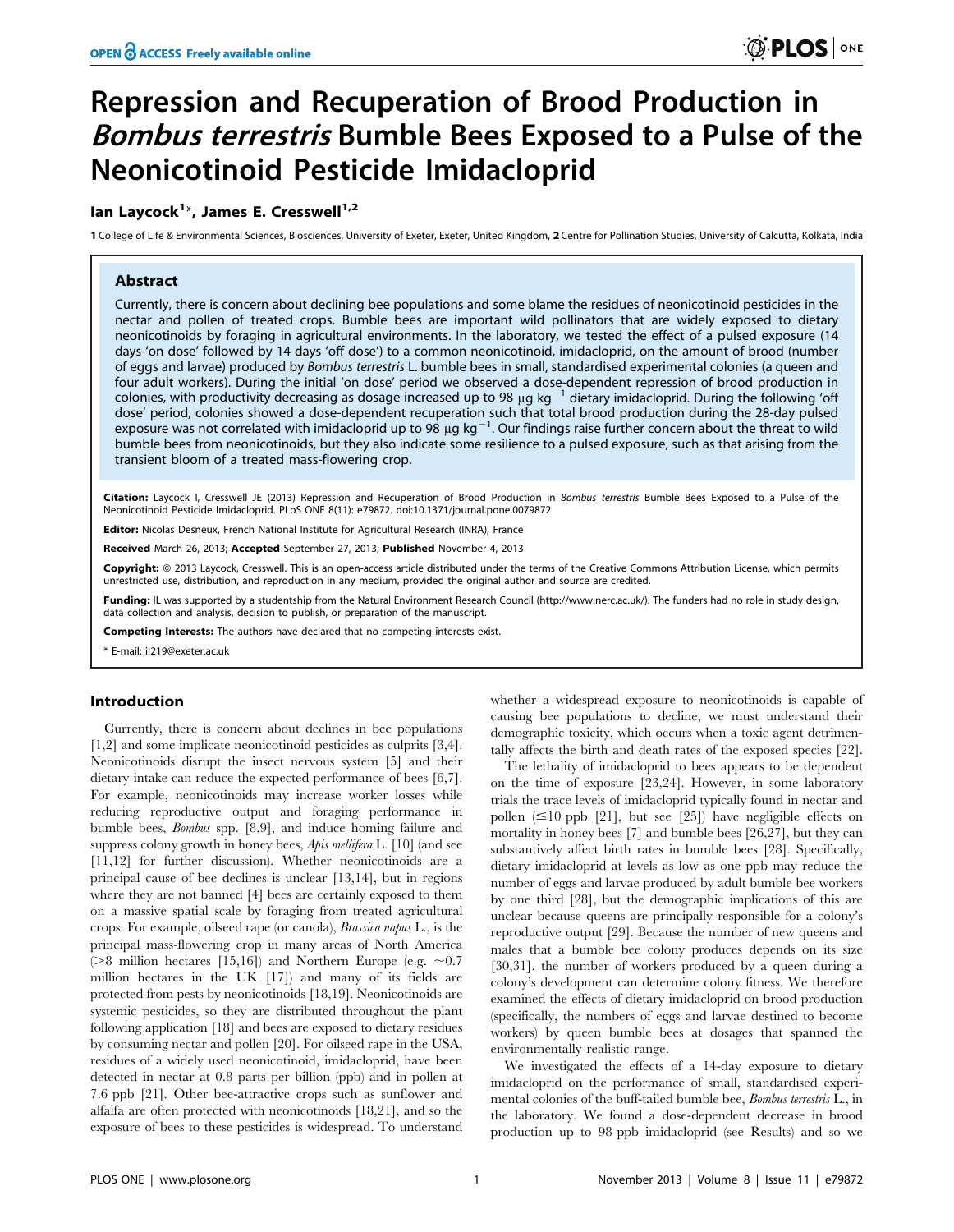extended our experiment to create a pulsed exposure, feeding bees for an additional 14 days on an imidacloprid-free diet, because a scenario such as this may be relevant to wild bumble bee colonies. For example, a pulsed exposure may be caused by the synchronized bloom of imidacloprid-treated oilseed rape fields that normally flower for approximately four weeks in April or May [32] (where the crop is winter-sown) and the exposure subsides when the bees subsequently switch to foraging on pesticide-free wildflowers [33]. Recuperation from some imidacloprid-induced effects has been reported following an exposure in honey bees [34], coccinellids [35], aphids [36], whitefly [37], and the aquatic larvae of midge [38], but our study is the first to explore the potential for such a recovery in bumble bees.

## Materials and Methods

#### Ethics statement

The protocol reported here conforms to the regulatory requirements for animal experimentation in the UK and was approved by the Biosciences Ethics Committee at the University of Exeter.

#### Bees, experimental colonies and imidacloprid diets

We obtained colonies of B. terrestris (subspecies *audax*) at an early stage of development (Biobest, Westerlo, Belgium). In order to create small, standardised experimental colonies for testing, we removed each queen and randomly chose four of her adult workers from their pre-experimental source colony and placed them together in a softwood box  $(120\times120\times45$  mm) fitted with two 2 mL microcentrifuge tubes (Simport, Beloeil, Canada) that were punctured so as to function as syrup (artificial nectar) feeders [28]. Experimental colony size (a queen and four adult workers) was chosen to simulate early-stage bumble bee colonies, consistent with those used in similar studies [8]. We maintained these experimental colonies for 28 days in a semi-controlled environment (23–27 $\mathrm{C}$ , 21–47 $\%$  relative humidity).

We obtained imidacloprid as a solution in acetonitrile (Dr. Ehrenstorfer GmbH, Ausberg, Germany). Acetonitrile was removed by evaporation and the imidacloprid was dissolved in purified water before being mixed into feeder syrup (Attracker: 1.27 kg  $L^{-1}$  fructose/glucose/saccharose solution; Koppert B.V., Berkel en Rodenrijs, Netherlands) to produce our most concentrated dosage of 125  $\mu$ g imidacloprid L<sup>-1</sup> (or 98.43  $\mu$ g  $kg^{-1}$  = ppb). By serial dilution from 125  $\mu$ g L<sup>-1</sup> (dilution  $factor = 0.4$ ) we produced the following nine experimental dosages: 125.00, 50.00, 20.00, 8.00, 3.20, 1.28, 0.51, 0.20, and 0.08 mg imidacloprid  $L^{-1}$  (= 98.43, 39.37, 15.75, 6.30, 2.52, 1.01, 0.40, 0.16, and 0.06  $\mu$ g imidacloprid  $\text{kg}^{-1}$ ). A fresh dilution series containing all nine concentrations was produced at the beginning of each pulsed exposure trial (see below) and kept inside a dark fridge at  $5^{\circ}$ C. Dosed syrup from the second pulsed exposure trial was used in the continuous exposure experiment (below).

## Exposure to dietary imidacloprid

To create a pulsed exposure, the 28-day experimental period was split into two successive periods of 14 days. During the 'on dose' period (days 1–14), 60 experimental colonies were provided ad libitum with either undosed control syrup (6 control colonies) or dosed syrup (6 colonies per dosage treatment, listed above). Fresh syrup at the appropriate dosage was provided to colonies daily. For the 'off dose' period (days 15–28), the bees were transferred to new softwood boxes and fed *ad libitum* with only undosed control syrup. At the beginning of each 14-day period, each experimental colony was provided with a fresh ball of undosed pollen (Biobest,

Westerlo, Belgium) to which bees had ad libitum access. Pollen balls (mean mass  $= 6.1$  g,  $SE = 0.02$ ) were prepared from ground pollen pellets mixed with water to form dough and were weighed before and after placement in colonies to quantify pollen consumption. We corrected for evaporation of water from syrup and pollen based on the mass change of several feeders and pollen balls kept in empty colony boxes under experimental conditions. Experimental colonies were kept in darkness except when monitored daily for the appearance of wax covered egg cells (indicating that oviposition had occurred), syrup consumption and individual mortality. To minimise disturbance to bees, we assayed brood production by collecting all laid eggs and larvae from experimental colony boxes only at the end of each 14-day period, (i.e. on days 14 and 28). The experiment was conducted in two replicate trials, one between October–November 2011 and the other between January–February 2012. Each trial comprised 30 experimental colonies and treatment groups were equally represented in both (3 colonies per treatment).

To establish that the observed recuperation from imidaclopridinduced effects under pulsed exposure (see Results) was caused by the removal of dietary imidacloprid rather than from acclimation to exposure over elapsed time, we conducted a separate continuous exposure experiment. Using the same husbandry techniques described above, we randomly assigned 12 experimental colonies to either 28 days feeding on control syrup (7 colonies) or 28 days feeding on syrup dosed at 98.43  $\mu$ g imidacloprid kg<sup>-1</sup> (5 colonies) and we used the same interruption to collect brood on days 14 and 28. This continuous exposure trial was conducted between March–April 2012. This protocol is an adequate test because the highest level of recuperation was observed at 98.43 µg  $kg^{-1}$  in the previous experiments (see Results).

To verify the concentration of imidacloprid in our doses, we first dissolved the dosed syrup in liquid chromatography-mass spectrometry (LCMS)-grade water (Fisher Scientific UK Ltd, Loughborough, UK) spiked with a reference standard of imidacloprid-d4 (Dr. Ehrenstorfer GmbH, Augsburg, Germany) at  $100 \mu g L$ (ratio of syrup to water  $= 5:7$ ). We used solid phase extraction (SPE) to extract imidacloprid and imidacloprid-d4 from the syrup as follows. Diluted dosed syrup samples were processed through 1 mL Discovery® DSC-18 SPE tubes (Sigma-Aldrich, Gillingham, UK) under positive pressure. We first conditioned the SPE tube with 1 mL pure LCMS-grade methanol (Fisher Scientific UK Ltd, Loughborough, UK) followed by 1 mL pure LCMS-grade water. A 1 mL sample was passed through the tube, before the tube was washed with 1 mL pure LCMS-grade water and the imidacloprid was eluted from the column with three separate, but equivalent, aliquots of pure LCMS-grade methanol totalling  $450 \mu L$ . We removed the methanol by evaporation and the remaining imidacloprid was dissolved in 500 µL of pure LCMS-grade water. Imidacloprid samples were analysed in an Agilent 1200 series liquid chromatograph interfaced via an electrospray ionisation source to an Agilent 6410 triple quadrupole mass spectrometer (Agilent Technologies, Santa Clara, CA, USA) using methods described in Laycock et al. [28]. The instrument response was linear over the range  $0.06-125 \mu g L^{-1}$  for imidacloprid and imidacloprid-d4 and we found that dosages in all trials contained appropriate levels of imidacloprid (pulsed exposure trial 1, measured  $imidachprid = 0.989 \times nominal \text{ dosage} + 0.204, R^2 > 0.99$ ; pulsed exposure trial 2 and continuous exposure trial, measured imidacloprid  $= 1.035 \times \text{nominal dosage} - 0.205, R^2 > 0.99).$ 

### Statistical analyses

In our analyses, 'brood' represents the total number of eggs and larvae produced in an experimental colony in a given period. We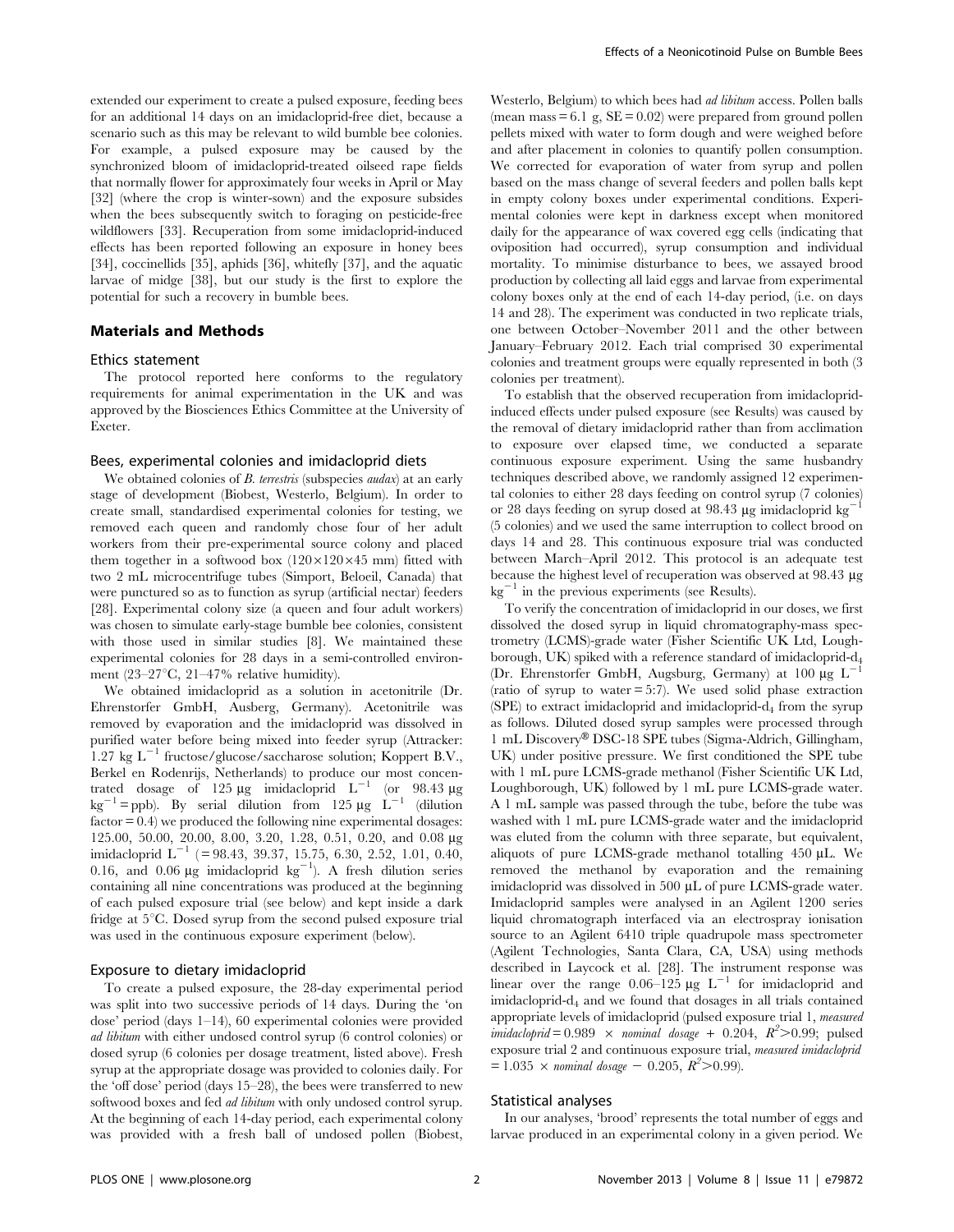tested whether the 'brood' dose-response relationships differed between our two pulsed exposure trials by analysis of covariance (ANCOVA), with 'dosage' (dosage of imidacloprid in  $\mu$ g kg<sup>-1</sup>) logtransformed to  $log('dosage' + 1)$  as the covariate and 'trial' as the fixed factor, and detected no significant difference between the two trials and so the data were pooled for further analysis (ANCOVA: 'on dose' brood, dosage  $\times$  trial,  $F_{1, 56} = 0.99$ ,  $P = 0.32$ ; 'off dose' brood, dosage  $\times$  trial,  $F_{1, 56} = 0.03, P = 0.86$ ; total brood, dosage  $\times$ trial,  $F_{1, 56} = 0.34$ ,  $P = 0.56$ ). The size of the pre-experimental source colony (mean number of workers  $= 16.4$ ,  $SE = 1.1$ ; mean number of brood  $= 101.8$ ,  $SE = 7.5$  from which the members of an experimental colony (queen and four workers) originated did not explain variation in brood production among the experimental colonies and it was disregarded in the analyses below (Spearman's correlation: 'on dose' brood vs. source colony size,  $\rho = -0.10$ ,  $N = 60$ ,  $P = 0.44$ ; 'off dose' brood vs. source colony size,  $\rho = 0.07$ ,  $N = 60$ ,  $P = 0.59$ ; total brood vs. source colony size,  $\rho = -0.01$ ,  $N = 60$ ,  $P = 0.91$ ).

We tested for dose-dependent brood production, timing of oviposition and food consumption during each period of the pulsed exposure using Spearman's correlation analyses. We tested for dose-dependent recuperation by analysing the differences in performance in experimental colonies between the 'on dose' and 'off dose' periods as follows. For a given variable X, denote the 'on dose' performance of a colony by  $X_{on}$  and its 'off dose' performance by  $X_{\text{off}}$ . For each colony we calculated  $(X_{\text{off}} - X_{\text{on}})$ , so that a positive value indicates that a colony produced more brood during the 'off dose' period, i.e. it showed recuperation. We investigated recuperation by testing whether  $(X_{\text{off}} - X_{\text{on}})$  increased with imidacloprid dosage using Spearman's correlation analysis.

For brood production, once the statistical significance of the dose-response relationship was established by correlation we used Bayesian Hierarchical Models (BHM) to fit a relationship between 'brood' and 'dosage'. In each BHM, we fitted:  $b$ rood  $\sim$  Poisson( $\mu$ );  $log(\mu) \sim \alpha + \beta \times log(dosage+1) + \lambda$ . Here,  $\alpha$  and  $\beta$  are fitted coefficients analogous to the conventional regression coefficients of slope and intercept, and  $\lambda$  is a 'random effects' term to accommodate overdispersion  $(\lambda)$  has a normal distribution with a mean of zero). Each model was fitted with 40,000 iterations of Bayesian inference using a Markov Chain-Monte Carlo method with Gibbs sampling after a burn-in period that discarded the first of 7000 iterations on each chain. We obtained confidence intervals on this relationship as follows. The pairs of  $\alpha$  and  $\beta$  values from the final 40,000 iterations of the Bayesian inference estimate the posterior joint probability distribution of the two coefficients; we therefore plotted the 40,000 relationships corresponding to these pairs and extracted the upper and lower percentiles (2.5%, 97.5%) of the fitted brood values that corresponded to each imidacloprid intake across the range of interest. For brood production, we estimated the EC<sub>50</sub> (half maximal effective concentration) and  $\rm EC_{10}$  using the BHM best-fit relationships. We estimated EC values for the imidacloprid-induced reduction in food consumption by using GraphPad Prism v6.0c and evaluated the goodness of fit based on  $R^2$ . BHM procedures were implemented in WinBUGS v1.4.3 [39], while all other statistical analyses were conducted in R v3.0.0 [40].

## Results

In both pulsed and continuous exposure experiments, B. terrestris queens in experimental colonies began producing eggs after approximately two days and some brood progressed to a larval stage within the 14-day periods. No queens died during the experiments and there was negligible worker mortality (one dead worker at 98 ppb, two dead at 39 ppb in the same colony, two dead at 16 ppb in separate colonies).

During the 14-day 'on dose' period of pulsed exposure, colonies exhibited dose-dependent repression of brood production such that fewer brood were produced as dosage increased up to 98 ppb imidacloprid (Spearman's correlation: 'on dose' brood vs. dosage,  $\rho = -0.45$ ,  $N= 60$ ,  $P< 0.001$ ; Figure 1). The dose-response relationship for brood and imidacloprid dosage during the 'on dose' period was given by *brood* =  $\exp[2.002-1.788\times\log(d\sigma-1.000)]$ sage+1)] and the standard deviation of the overdispersion parameter was  $SD(\lambda) = 1.89$  (Figure 2). Based on this relationship, the  $EC_{50}$  and  $EC_{10}$  values for imidacloprid's affect on brood production were 1.44 ppb and 0.15 ppb, respectively.

During the 14-day 'off dose' period, brood production showed dose-dependent recuperation (Spearman's correlation:  $(B\text{road}_{\text{off}} -$ *Brood<sub>on</sub>*) vs. dosage,  $\rho = 0.32$ ,  $\mathcal{N} = 60$ ,  $P = 0.01$ ; Figure 3). Dosage did not significantly affect brood production during the 'off dose' period (Spearman's correlation: 'off dose' brood vs. dosage,  $\rho = 0.10$ ,  $N = 60$ ,  $P = 0.47$ ; Figure 1) and, taken over the entire 28-day pulsed exposure, total brood production was not significantly correlated with imidacloprid dosage (Spearman's correlation: total brood vs. dosage,  $\rho = -0.13$ ,  $\mathcal{N} = 60$ ,  $P = 0.32$ ; Figure 1). However, we note that based on the 28-day dose-response relationship for brood and imidacloprid, given by  $b$ rood =  $\exp[2.770-0.198\times\log(dosage+1)]$  with  $SD(\lambda) = 1.25$  (Figure 2), recuperation of brood production was incomplete at higher dosages. For example, a 32% reduction remained apparent in colonies dosed with imidacloprid at 98 ppb (Figure 2). The  $EC_{50}$ value for reduced brood production over the entire 28-day pulsed exposure was beyond our tested dosage range  $(>98$  ppb), while the  $EC_{10}$  was estimated at 2.5 ppb.



Figure 1. Brood production in Bombus terrestris colonies during a pulsed or continuous exposure to imidacloprid. Mean number of brood produced in standardised Bombus terrestris colonies ( $N = 60$ ) during 28-day pulsed or continuous exposure to dietary imidacloprid. For pulsed exposure (from left to right, 'Control' to '98.4'): brood produced during the 14-day 'on dose' period (black bars), during which colonies were exposed to imidacloprid in syrup at the specified dosage (in  $\mu g$  kg<sup>-1</sup> = parts per billion); and brood produced during the  $=$  parts per billion); and brood produced during the subsequent 14-day 'off dose' period (white bars), during which all colonies fed exclusively on control syrup. For continuous exposure ('Control-C' and '98.4-C'): brood produced during first 14 days of exposure (black bars) and brood produced during second 14 days of exposure (white bars). Where a column does not contain a black bar or a white bar, zero brood were produced during days 1–14 or days 15–28, respectively. Error bars indicate  $\pm$  SE of mean brood production over 28 days.

doi:10.1371/journal.pone.0079872.g001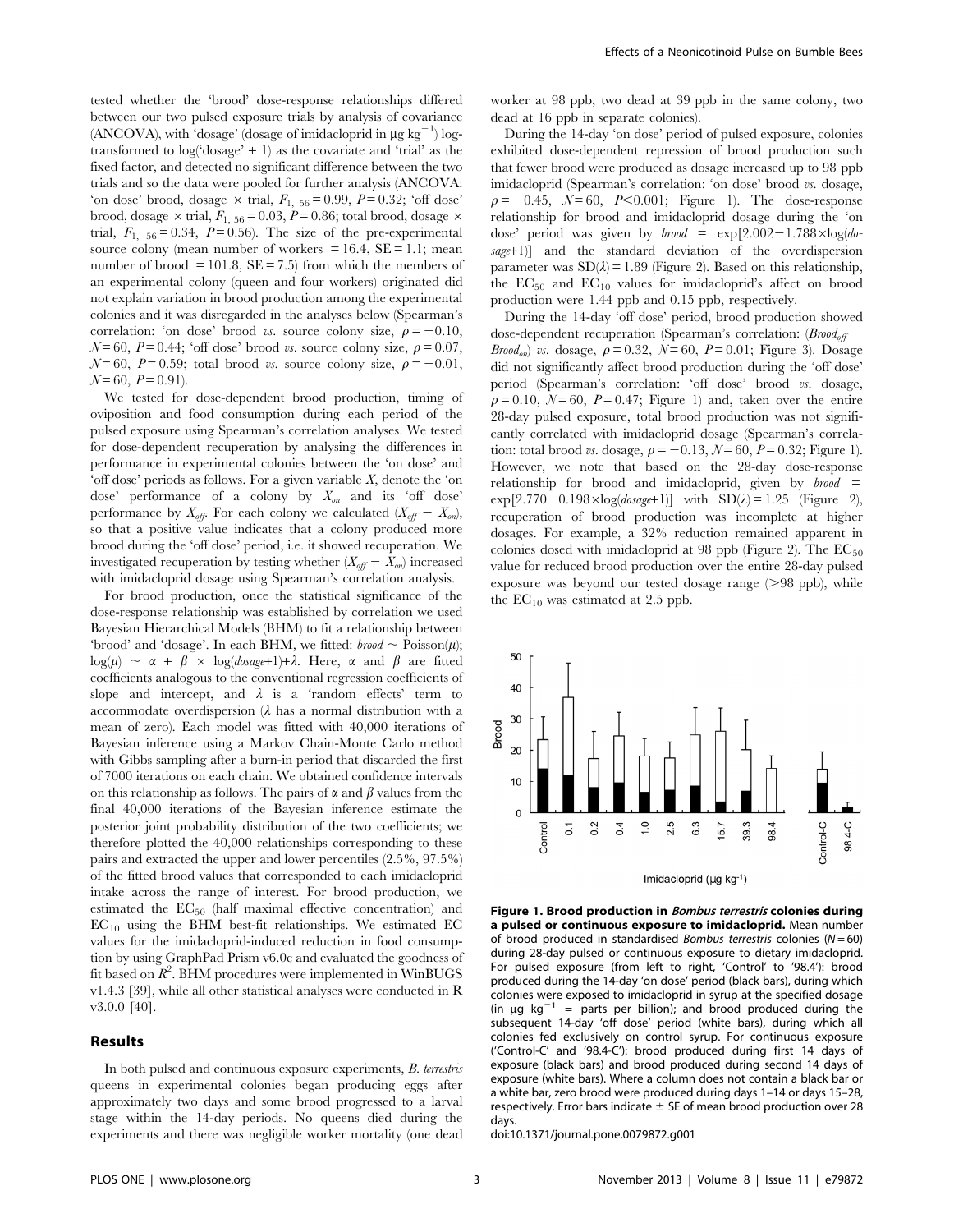

Figure 2. Best-fit dose-response relationships of brood production in Bombus terrestris colonies under pulsed exposure to imidacloprid. Dose-response relationships of brood production in standardised Bombus terrestris colonies ( $N = 60$ ) following a 28-day pulsed exposure to dietary imidacloprid in syrup. Specifically, (A) brood production during the 14-day 'on dose' period of pulsed exposure in which bees fed on syrup dosed with imidacloprid and (B) total brood production taken over the entire 28-day pulsed exposure (including brood produced during the 14-day 'on dose' period and during the subsequent 14-day 'off dose' period in which imidacloprid was removed from the bees' diet). Solid lines indicate the best-fit dose response relationship (obtained using Bayesian Hierarchical Modelling of the data summarized in Figure 1, see Methods) and dashed lines indicate the relationship's 95% confidence intervals. doi:10.1371/journal.pone.0079872.g002

Based on the fitted dose-response relationships (Figure 2), we estimate that 14-day exposures to dietary imidacloprid at environmentally realistic levels of between 0.3 ppb and 10 ppb may reduce brood production in B. terrestris colonies by between 18–84% (Table 1). However, the effects of recuperation in this residue range are such that given a further 14 days without exposure the drop in brood is ameliorated to between 2–19% (Table 1).

Recuperation is unlikely to be attributable to acclimation over time because brood production remained repressed under continuous exposure at 98.4 ppb over 28 days (Figure 1). Specifically, colonies dosed at 98.4 ppb imidacloprid exhibited significantly reduced brood production over 28-days compared to control colonies (ANOVA: dosage,  $F_{1,21} = 6.33$ ,  $P<0.05$ ), but brood production did not differ between successive 14-day periods (days 1–14 and 15–28) of continuous exposure (ANOVA: period,  $F_{1, 21} = 2.22, P = 0.15$ .

Where brood were produced, imidacloprid did not affect the timing of first oviposition during the 'on dose' period (Spearman's correlation: days until oviposition vs. dosage,  $\rho = 0.11$ ,  $\mathcal{N} = 35$ ,



Figure 3. Recuperation of brood production in Bombus terrestris colonies during a pulsed exposure to imidacloprid. Recuperation of brood production in standardised Bombus terrestris colonies ( $N = 60$ ) during the 14-day 'off dose' period of pulsed exposure, wherein bees fed exclusively on undosed control syrup. The 'off dose' period followed a 14-day 'on dose' period during which bees' fed on syrup dosed with imidacloprid at the given concentrations (in  $\mu$ g kg<sup>-1</sup> = parts per billion). Recuperation ( $\triangle Broad$ ) is determined by analyzing the difference in brood production between the 'on dose' (days 1–14) and 'off dose' (15-28) periods, specifically:  $\triangle Broad = Broad_{off}$ Brood<sub>on</sub>, with a positive value indicating increased production of brood when 'off dose'. Data represent the means and error bars indicate  $\pm$  SE. The solid line indicates the following logarithmic trend:  $\triangle Broad = 1.428$  $\times$  In(dosage) + 6.533,  $R^2$  = 0.38. Dashed line indicates  $\triangle Broad = 0$ . doi:10.1371/journal.pone.0079872.g003

 $P=0.5$ ; Table 2), but it delayed oviposition in the subsequent 'off dose' period (Spearman's correlation: days until oviposition vs. dosage,  $\rho = 0.53$ ,  $N = 45$ ,  $P < 0.001$ ; Table 2).

During pulsed exposure, we observed dose-dependent reductions in the daily consumption of syrup and pollen by experimental colonies whilst they were 'on dose' (Spearman's correlation: 'on dose' syrup consumption vs. dosage,  $\rho = -0.59$ ,  $N = 60$ ,  $P < 0.001$ ; 'on dose' pollen consumption vs. dosage,  $\rho = -0.77$ ,  $N= 60$ ,  $P<0.001$ ; Figure 4). Based on these results, the  $EC_{50}$  and  $EC_{10}$ values for reduced pollen consumption were 4.4 ppb  $(R^2 = 0.95)$ and 0.2 ppb  $(R^2 = 0.96)$ , respectively, while the equivalent values for reduced syrup consumption were  $>98$  ppb  $(R^2 = 0.90)$  and 23.6 ppb  $(R^2 = 0.97)$ .

During the 'off dose' period, colonies demonstrated dosedependent recuperation of both syrup consumption (Spearman's correlation:  $(Syru\rho_{off} - Syru\rho_{on})$  vs. dosage,  $\rho = 0.60, \mathcal{N} = 60,$  $P<0.001$ ) and pollen consumption (Spearman's correlation: (Pollen<sub>off</sub> - Pollen<sub>on</sub>) vs. dosage,  $\rho = 0.81, \ N = 60, \ P < 0.001$ ). Dosage did not significantly affect syrup consumption during the 'off dose' period (Spearman's correlation: 'off dose' syrup consumption vs. dosage,  $\rho = 0.21$ ,  $\mathcal{N} = 60$ ,  $P = 0.11$ ; Figure 4), but pollen consumption significantly increased among colonies previously exposed to higher dosages (Spearman's correlation: 'off dose' pollen consumption *vs.* dosage,  $\rho = 0.40, \mathcal{N} = 60, P = 0.001$ ; Fig. 4).

Taken over the entire 28-day pulsed exposure period, the amount of syrup and pollen consumed in experimental colonies declined as imidacloprid dosage increased (Spearman's correlation: syrup consumption vs. dosage,  $\rho = -0.47$ ,  $\mathcal{N} = 60$ ,  $P \le 0.001$ ; pollen consumption vs. dosage,  $\rho = -0.25$ ,  $N = 60$ ,  $P = 0.05$ ; Figure 4), demonstrating that recuperation of food consumption was incomplete. From these results,  $EC_{50}$  values were calculated to be 43.7 ppb  $(R^2 = 0.50)$  for reduced pollen consumption and  $>98$  ppb ( $R^2 = 0.68$ ) for reduced consumption of syrup, while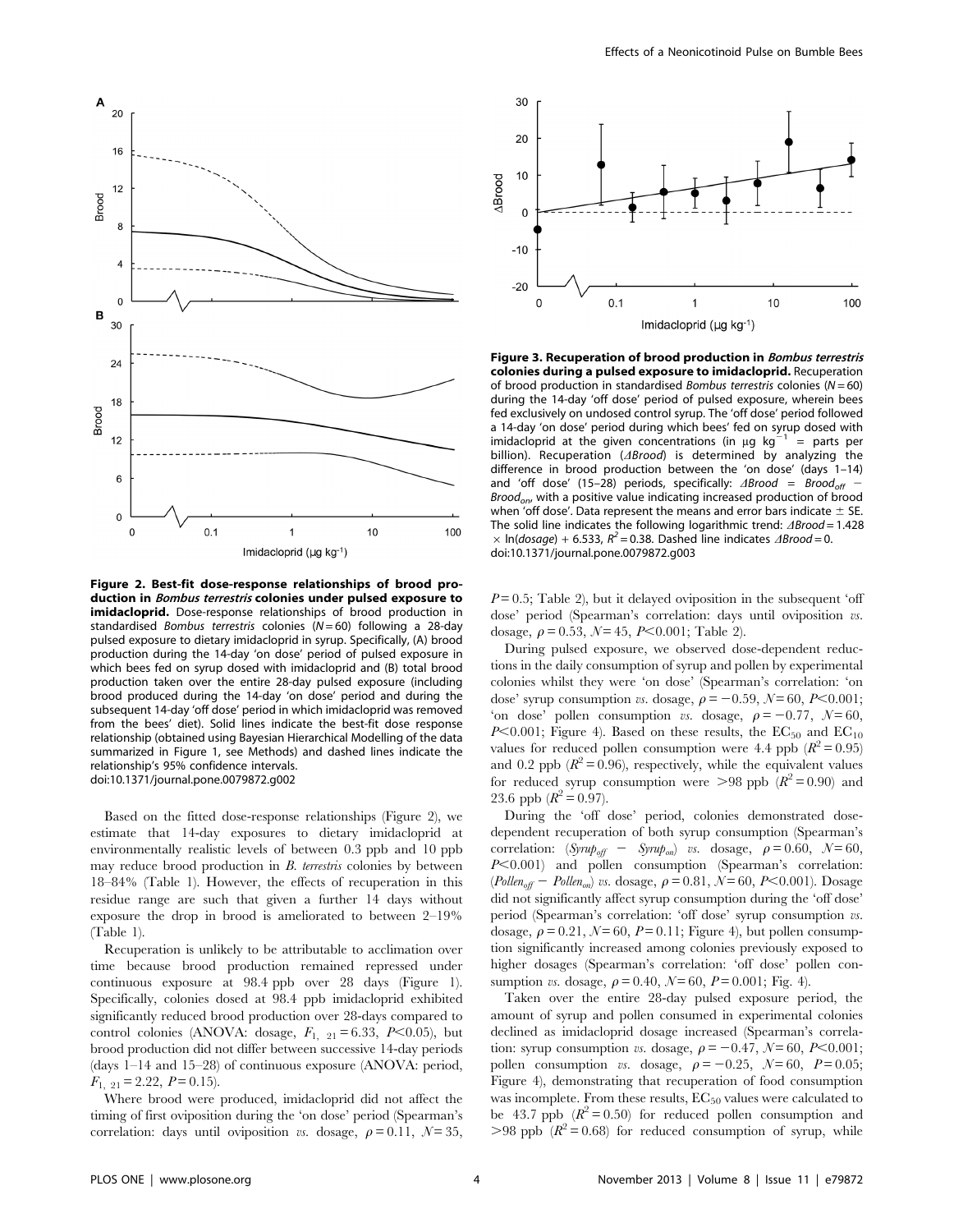Table 1. Estimated decrease in brood production exhibited by Bombus terrestris colonies during pulsed exposure to realistic imidacloprid residues, equivalent to those previously detected in nectar of treated crops.

| Realistic exposure<br>scenario | <b>Imidacloprid</b><br>residue (ppb) | 14-day 'on dose' brood<br>reduction (%) <sup>a</sup> | 28-day pulsed exposure brood<br>reduction (%) <sup>b</sup> |  |
|--------------------------------|--------------------------------------|------------------------------------------------------|------------------------------------------------------------|--|
| OSR-Europe <sup>c</sup>        | 0.3                                  | $18(14-24)$                                          | $2(0-6)$                                                   |  |
| OSR-USA <sup>c</sup>           | 0.8                                  | 37 (30-45)                                           | $5(0-12)$                                                  |  |
| Mean max. level <sup>d</sup>   | 1.9                                  | $56(51-64)$                                          | $9(0-19)$                                                  |  |
| Gill et al. <sup>e</sup>       | 10.0                                 | 84 (84-86)                                           | $18(9-27)$                                                 |  |

Reductions are relative to the number of brood produced in undosed control colonies and were obtained using the appropriate BHM best-fit dose-response relationship from Figure 2. The reduction's 95% confidence intervals, given in parentheses, were also obtained from BHMs in Figure 2.

<sup>a</sup>Refers to the estimated decrease in brood production expected after a 14-day exposure to imidacloprid at the given dosage.

bRefers to the estimated total decrease in brood after a 28-day pulsed exposure at the given dosage (14 days 'on dose', 14 days 'off dose').

c Maximum imidacloprid residues detected in the nectar of oilseed rape [21]. Data originates from studies conducted only in Member States of the European Union (OSR–Europe) and from studies including North America (OSR–USA).

<sup>d</sup>Mean maximum level of neonicotinoid residues in nectar calculated from 20 studies [56].

<sup>e</sup>Residues in dosed syrup used in a semi-field trial conducted by Gill et al. [8].

doi:10.1371/journal.pone.0079872.t001

EC<sub>10</sub> values were 16.2 ppb ( $R^2 = 0.60$ ) and 32.4 ppb ( $R^2 = 0.78$ ) for pollen for syrup, respectively.

After using partial correlation analysis to control for the effects of dosage, brood production in experimental colonies increased with higher daily consumption of both syrup and pollen (Pearson's partial correlation: brood vs. syrup consumption,  $r = 0.32$ ,  $df = 58$ ,  $P=0.01$ ; brood vs. pollen consumption,  $r=0.59$ ,  $df=58$ ,  $P<0.001$ ).

#### **Discussion**

Under pulsed exposure to dietary imidacloprid, standardized colonies of B. terrestris bumble bees 'on dose' for 14 days exhibited dose-dependent repression of brood production, such that their productivity decreased as dosage increased up to 98 ppb. The removal of imidacloprid from colonies during the subsequent 14 day 'off dose' period produced dose-dependent recuperation of brood production to the extent that total productivity under pulsed exposure was not correlated with dosage up to 98 ppb. Pulsed exposure of colonies to dietary imidacloprid at 98 ppb produced the largest observed recuperation, but continuous exposure to the same concentration repressed brood production without recuperation during a separate experiment of equal duration. We therefore argue that recuperation is primarily achieved by the reversibility of imidacloprid-induced effects rather than acclimation to imidacloprid over time.

The dose-dependent decrease in brood production we observed in queenright colonies mirrors the effect on brood production in queenless microcolonies of B. terrestris workers over the same period of time [28]. Similarly, our  $EC_{50}$  value for a 14-day exposure (1.44 ppb) is comparable to the  $EC_{50}$  for imidacloprid's effect on drone production in B. terrestris microcolonies exposed over eleven weeks (3.7 ppb) [26]. However, the recuperation of brood production in bumble bee colonies we observed under pulsed exposure is a new finding. Other insects show recuperation from some imidacloprid-induced effects during pulsed exposure [35–38], but we are the first to demonstrate the resilience of an important demographic endpoint in bees. In our study, when imidacloprid exposure ceased, the ameliorating effect of recuper-

Table 2. Mean number of days taken by Bombus terrestris queens to undertake oviposition during pulsed exposure to dietary imidacloprid.

| Imidacloprid dosage<br>$(\mu g kg^{-1} = ppb)$ | On dose: day of first oviposition $(\pm$ SE) | Off dose: day of first oviposition $(\pm$ SE) |  |  |
|------------------------------------------------|----------------------------------------------|-----------------------------------------------|--|--|
| Control                                        | 4.2(1.1)                                     | 1.3(0.3)                                      |  |  |
| 0.1                                            | 2.6(1.1)                                     | 2.8(0.9)                                      |  |  |
| 0.2                                            | 5.0(1.5)                                     | 6.0(1.9)                                      |  |  |
| 0.4                                            | 2.8(1.2)                                     | 1.5(0.4)                                      |  |  |
| 1.0                                            | 3.0(1.3)                                     | 4.2(1.4)                                      |  |  |
| 2.5                                            | 10.3(0.3)                                    | 6.0(2.1)                                      |  |  |
| 6.3                                            | 3.8(1.9)                                     | 6.0(2.1)                                      |  |  |
| 15.7                                           | 11.0(0.0)                                    | 5.7(1.6)                                      |  |  |
| 39.4                                           | 2.3(1.0)                                     | 7.8(1.7)                                      |  |  |
| 98.4                                           | $-$ <sup>a</sup>                             | 7.2(1.2)                                      |  |  |

Oviposition occurred in standardised experimental colonies (queen and four workers) during either the 14-day 'on dose' period of pulsed exposure (during which bees fed on syrup dosed with dietary imidacloprid at the given concentration) or the subsequent 14-day 'off dose' period (when all imidacloprid dosages were removed from the bees' diet).

<sup>a</sup>Oviposition did not occur during the 'on dose' period in colonies exposed at 98.4 ppb.

doi:10.1371/journal.pone.0079872.t002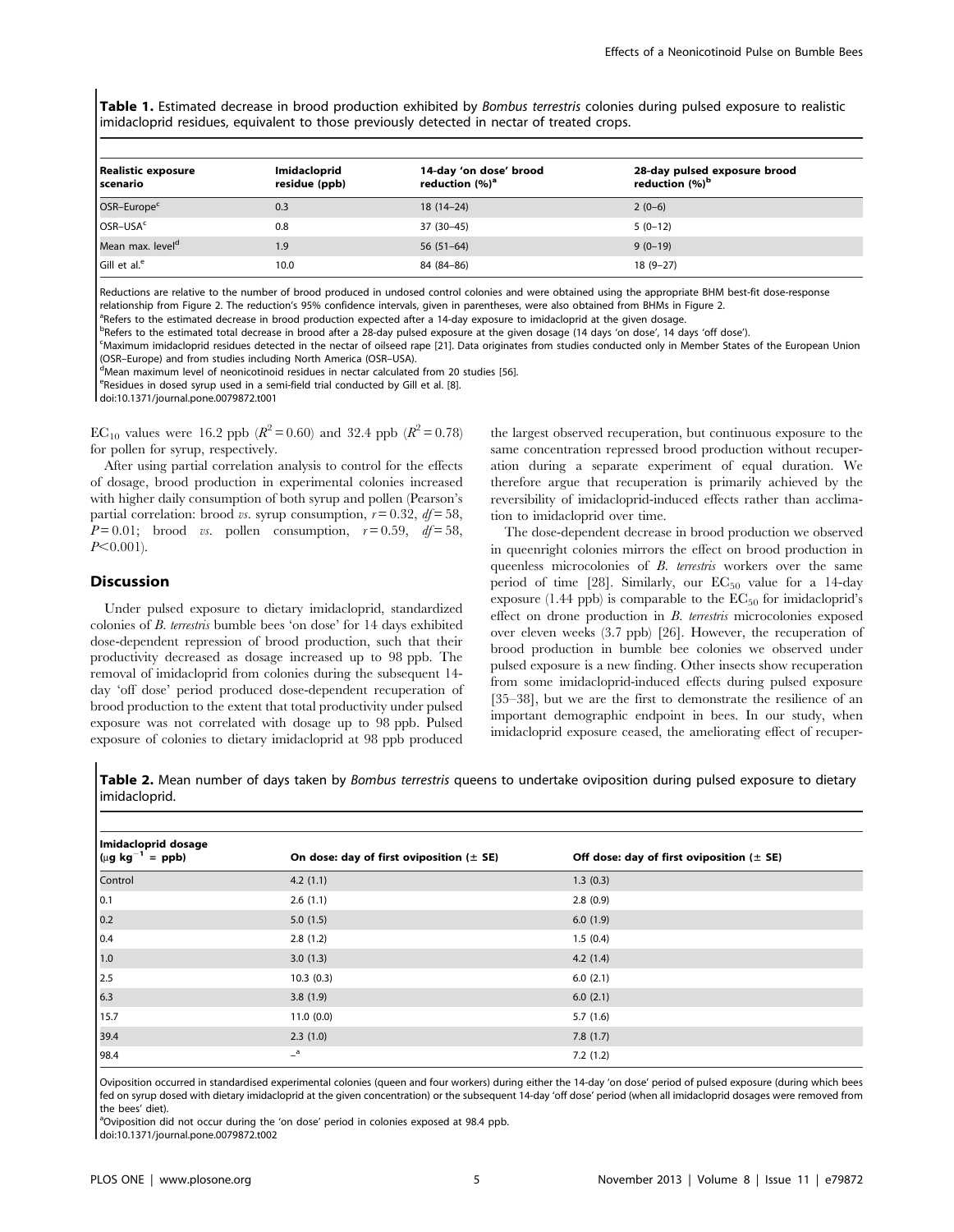

Figure 4. Food consumption in Bombus terrestris colonies during a pulsed exposure to imidacloprid. Feeding responses of standardised Bombus terrestris colonies ( $N = 60$ ) during a 28-day pulsed exposure to dietary imidacloprid. Specifically, (A) mean daily syrup and (B) mean daily pollen consumption during the initial 14-day 'on dose' period feeding on imidacloprid dosed syrup (filled circles) and during the subsequent 14-day 'off dose' period feeding on undosed control syrup (unfilled circles). Dashed lines connect the mean consumption rates of colonies over the entire 28-day pulsed exposure. Error bars indicate  $\pm$  SE. Control data (zero  $\mu$ g kg<sup>-1</sup>) are displayed slightly displaced on the x-axis for ease of inspection. doi:10.1371/journal.pone.0079872.g004

ation on bumble bee brood production was such that the  $EC_{50}$  for a 28-day pulsed exposure was raised beyond 98 ppb. However, we note that recuperation remained incomplete at higher doses, with overall brood productivity still reduced by between 19–32% at dosages between 10–98 ppb. According to a recent guidance document for the risk assessment of plant protection products on bees [41], a reduction in this range would constitute a 'medium' colony-level-impact and could translate into a similar effect on colony size. Additionally, we found that oviposition was delayed during the 'off dose' period of pulsed exposure in colonies that were first presented with imidacloprid at higher dosages. Our results suggest that where bumble bees experience a pulsed exposure to residues of imidacloprid above 10 ppb [25], incomplete recuperation of brood production and delayed oviposition could detrimentally impact colony size and thereby influence colony fitness [30,31].

Consumption of syrup and pollen in our experimental colonies also underwent dose-dependent repression and recuperation during the 'on dose' and 'off dose' periods of pulsed exposure, respectively. Repression was most severe in pollen consumption, with an EC<sub>50</sub> of just 4.4 ppb, and both feeding endpoints showed incomplete recuperation at the two highest dosages (39 and 98 ppb). This result is somewhat consistent with a previous study of recovery in honey bees, in which recuperation of foraging activity was incomplete in colonies exposed to imidacloprid at 48 ppb [34]. Since the pollen in our experiment was not dosed, the imidacloprid in the syrup reduced the bees' overall ability or desire to feed during the 'on dose' period. In a previous study, B. terrestris workers exposed to dietary imidacloprid in microcolonies exhibited dose-dependent feeding reductions that were also linked to reductions in brood productivity [28]. Consequently, it was hypothesized that imidacloprid-induced nutrient limitation might play some part in repressing bumble bee egg production during exposure [28]. Our data lends support to this hypothesis because it demonstrates that: a) queenright colonies that consumed more syrup and pollen produced more brood; b) bees showed dosedependent reductions in feeding whilst 'on dose'; c) repression of brood production coincided with repressed feeding. Additionally, recuperation of food consumption and brood production in colonies occurred simultaneously when exposure ceased and we therefore suggest that removal of imidacloprid from the bees' diet caused feeding rates to recover, which re-established sufficient nutrient intake to facilitate reproduction in bumble bee queens. Although the mechanism for recuperation of food consumption was not studied here, we speculate that it has its basis in the metabolic elimination of the toxicant [42], which in a previous study appeared to take place within 48 hours in bumble bees fed imidacloprid at 98 ppb [43].

## Comparison with results of semi-field trials

In our study, a two-week exposure to dietary imidacloprid at 10 ppb in syrup substantively reduced brood production in B. terrestris colonies. In a semi-field trial, Gill et al. [8] found that B. terrestris colonies also dosed with 10 ppb imidacloprid solely in artificial nectar produced significantly fewer workers at the end of a four-week exposure, without suffering elevated levels of in-colony worker mortality. Although they did not measure egg production, Gill et al. found that imidacloprid-dosed colonies accumulated fewer larvae and pupae over 4 weeks and speculated that this was due to imidacloprid's effect on brood survival. Based on our findings, we hypothesize that repressed brood production may have been an important cause of Gill et al.'s observations.

In a second semi-field study, Whitehorn et al. [9] exposed B. terrestris colonies to field-realistic dosages of dietary imidacloprid for two weeks in the laboratory and monitored colony development for a further six weeks in the field. We exercise caution when comparing our observations to Whitehorn et al.'s because pollen was their principle delivery vehicle for imidacloprid. However, following a similar exposure duration and an extended imidacloprid-free period, Whitehorn et al. found no significant effect of imidacloprid on the number of pupae and workers in colonies, but a strong negative effect on the number of queens. Potentially, recuperation of brood and worker production occurred in Whitehorn et al.'s colonies when exposure ceased, but for some unknown reason any recovery was insufficient to sustain normal levels of queen production. Their observations may originate in either increased intoxication of the existing queen caused by consumption of contaminated pollen during lab exposure or the impact of a longer exposure to imidacloprid in the stored nectar and pollen within in the nest, which is important for successful development of new queens [44]. Additionally, if imidacloprid reduces the foraging efficiency of workers [8] then exposed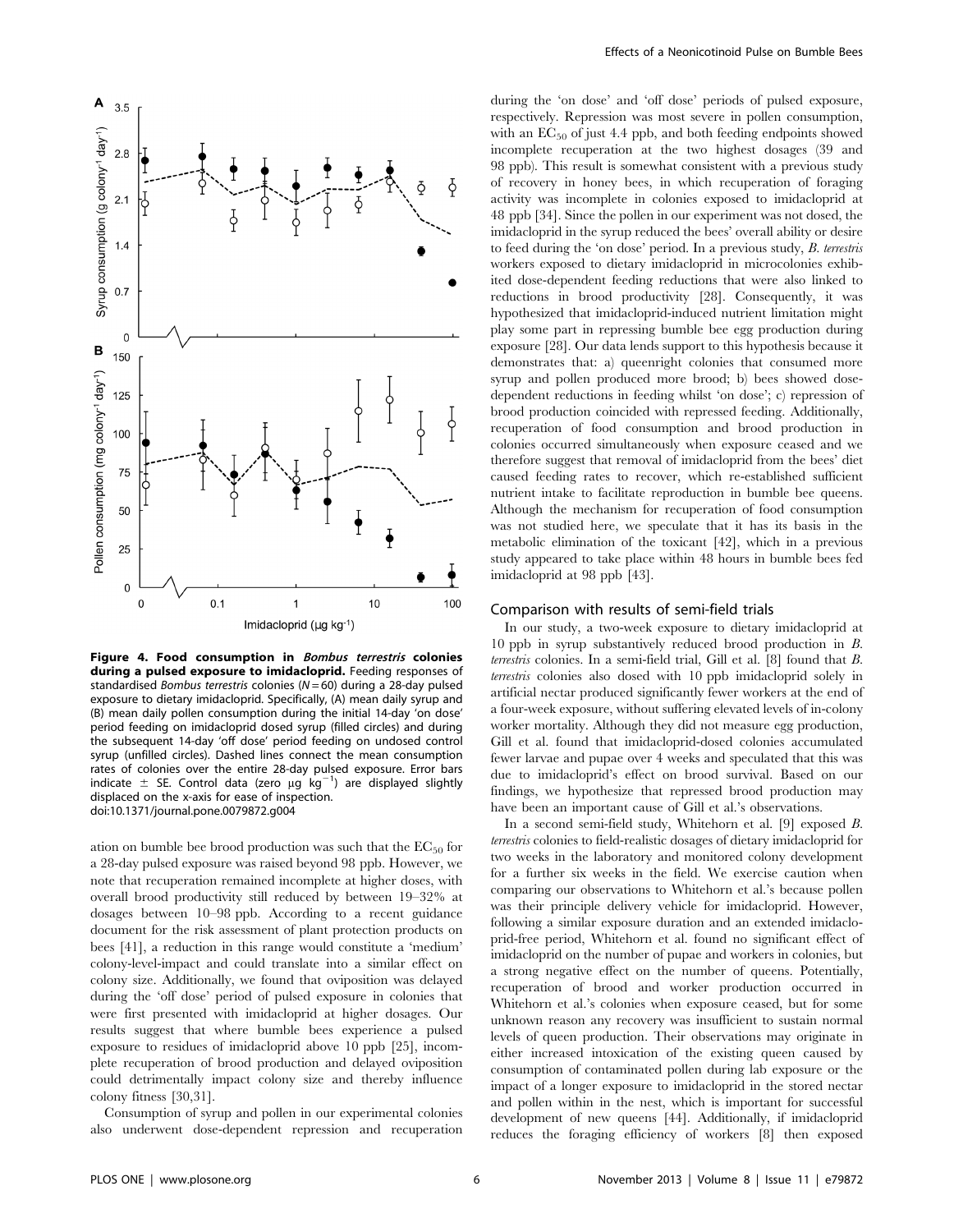colonies may lack sufficient resources to produce the normal quota of queens, each of which comprises almost twice the biomass of a male bumble bee [30]. Furthermore, brood and worker production in bumble bee colonies may recover better following imidacloprid exposure than other important endpoints. We therefore suggest that the potential for recuperation of performance in demographically important endpoints other than brood production is an area requiring further research in bumble bees.

#### Environmental relevance

Whilst our study raises further concerns about the threat to wild bumble bees from imidacloprid it also indicates some resilience to a pulsed exposure that could arise during the synchronized bloom of a treated mass-flowering crop. However, when interpreting the environmental relevance of our findings we recognize the limitations of our study, which are as follows. First, the pollen consumed in our colonies was not dosed. There is no reason to suspect different levels of toxicity arising due to ingestion of imidacloprid in nectar vs. pollen, but a bumble bee queen is likely to eat a substantial pollen load whilst producing eggs [45] and consequently her exposure in the wild may be more severe than tested here.

Second, the duration of exposure in the environment may differ from our experiment. Exposure for 14 days is a reasonable first approximation because, for example, roughly 75% of the flowering of winter-sown oilseed rape in the UK occurs over a peak period of about two weeks [32]. However, total flowering duration can extend across five weeks or more and bumble bee colonies may continue to forage on mass-flowering crops throughout their blooming period [46]. Conversely, colonies will vary in the extent to which their development intersects with the blooming period of mass-flowering crops because bumble bee queens emerge from their overwinter sites and initiate colonies at various times in spring [47]. Consequently, colonies of lateremerging queens may develop after the crop's bloom has largely or completely declined and could broadly escape neonicotinoid effects.

Third, our study may underestimate the severity of imidacloprid's effects. For example, we focus primarily on brood production, but there are other demographically important endpoints such as mortality. A diet dosed with imidacloprid at realistically high levels (10 ppb) appears to raise mortality in colonies by increasing the risk that workers become lost whilst foraging and in addition exposed foragers tend to return to the nest with less pollen less often [8]. If these impacts also occur at lower dosages  $(\leq 10$  ppb), which are more typically found in environmental nectar and pollen [21], they could certainly add to the stress on wild bumble bee colonies and diminish their reproductive output. Additionally, while the amount of brood and workers produced in a bumble bee colony can influence the quantity of new queens and males that are produced [30,31], the quality of sexual offspring produced may also be critical for colony fitness. For example, body mass predicts whether a young queen will survive diapause [48] and body size may impact on a male's mating success [49]. Furthermore, wild colonies are likely to be

### References

- 1. Potts SG, Biesmeijer JC, Kremen C, Neumann P, Schweiger O, et al. (2010) Global pollinator declines: trends, impacts and drivers. Trends Ecol Evol 25: 345–353.
- 2. Burkle LA, Marlin JC, Knight TM (2013) Plant-pollinator interactions over 120 Years: Loss of species, co-occurrence and function. Science 339: 1611–1615.
- 3. Shardlow M (2012) A review of recent research relating to the impact of neonicotinoids on the environment. Buglife website. Available: http:// smallbluemarble.org.uk/wp-content/uploads/2012/12/Buglife-A-review-of-

under additional stresses from pathogens [50], parasites [51] and other agrochemicals [8], which could augment the severity of a neonicotinoid's impact and the potential for recovery. Additive [8] and synergistic [52] effects of certain neonicotinoids and other agrochemicals have been reported for bees, but further study into combinatorial effects of neonicotinoids and other potential stressors is necessary. Finally, under laboratory conditions winter honey bees appear to be less sensitive to imidacloprid than summer honey bees [53]. Although winter active bumble bees have been observed at latitudes as far north as southern England [54], unlike winter honey bees they are unlikely to be social foragers because bumble bee colonies typically perish in the autumn before newly mated queens enter hibernation [55]. Therefore, if seasonal differences in sensitivity exist in wild bumble bees, foragers from spring and late summer colonies would have to be compared. Commercially bred bumble bees, which were used in autumn and winter in our current study, are produced throughout the year. As these bees are reared under standardised conditions, it is unlikely that they would show seasonal variation in sensitivity to imidacloprid. However, the effects reported here could be more severe in wild colonies and in future work it would be important to compare the sensitivity of commercially reared and wild bumble bees.

## Conclusions

Our study provides further evidence that dietary neonicotinoid pesticides in the environmentally realistic range can have detrimental effects on bumble bee health, specifically by repressing brood production and nutritional intake in queenright colonies. We also show, however, that bumble bees may be somewhat resilient to a pulsed exposure because they exhibit dose-dependent recuperation of brood production when exposure ends. We acknowledge that to interpret the environmental relevance of our findings for wild bumble bee colonies additional studies are necessary. These should seek to establish whether recuperation from pulsed exposure to neonicotinoids occurs during extended exposures and for other demographically important endpoints besides brood production. Finally, the severity of imidacloprid's impact on bumble bees appears to be highly sensitive to its dietary level even within the currently recognized environmentally realistic range [21]. Unfortunately, this range is based on scant published data [56] and more widespread surveys of residues in crops and colonies, such as those recently begun in the USA [25], are therefore urgently required.

#### Acknowledgments

We thank Dr. H Florance, Dr. CJ Pook and James Smith for their LCMS, SPE and Bayesian modelling expertise, respectively.

#### Author Contributions

Conceived and designed the experiments: IL JEC. Performed the experiments: IL. Analyzed the data: IL JEC. Contributed reagents/ materials/analysis tools: IL JEC. Wrote the paper: IL JEC.

recent-research-relating-to-the-impact-of-neonicotinoids-on-the-environment. pdf. Accessed 8 September 2013.

4. Maxim L, van der Sluijs J (2013) Seed-dressing systemic insecticides and honeybees. In: EEA (European Environment Agency), editors. Late lessons from early warnings: science, precaution, innovation. Available: http://www.eea. europa.eu/publications/late-lessons-2. Accessed 8 September 2013.